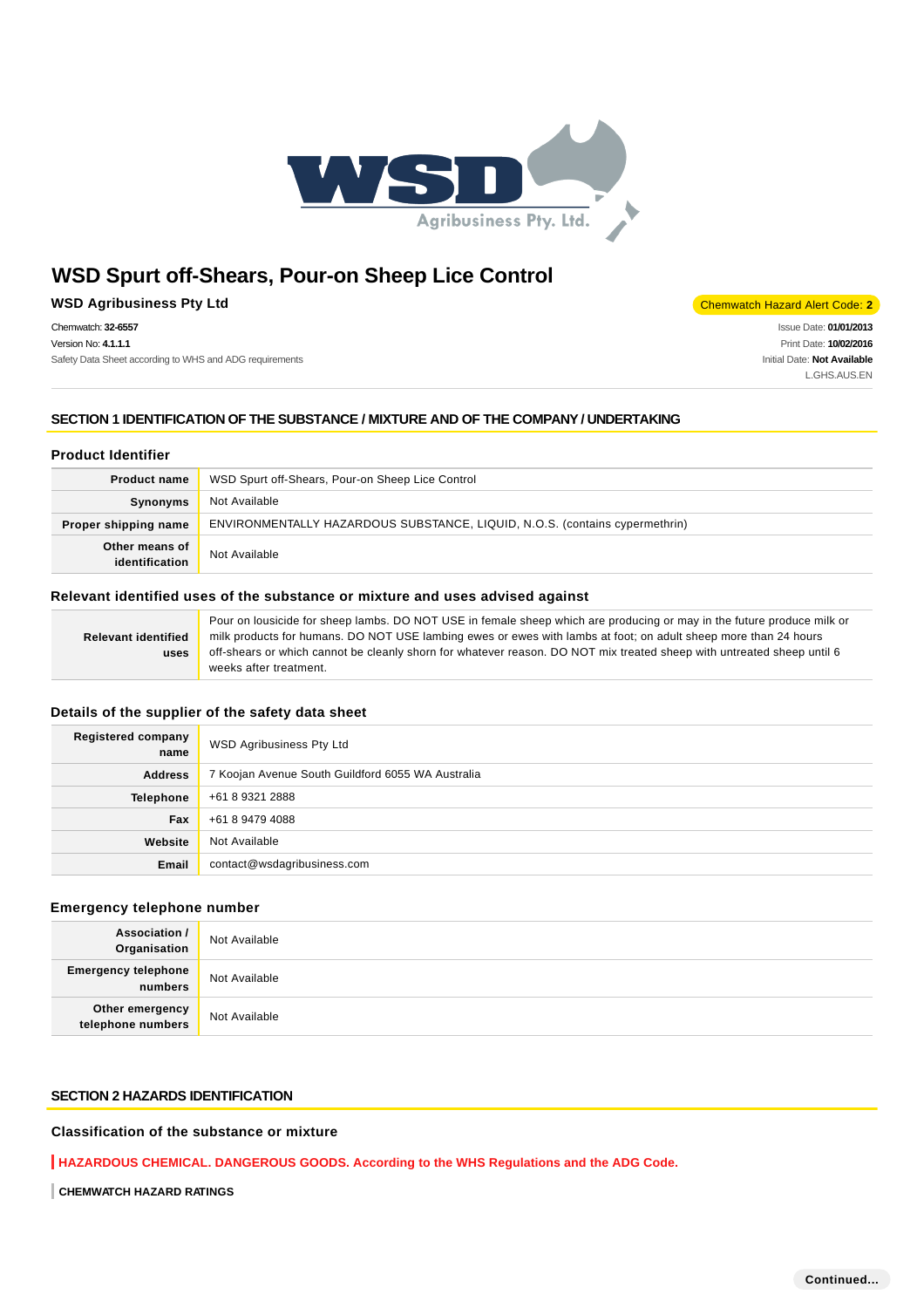|                     | Min | Max |                              |
|---------------------|-----|-----|------------------------------|
| Flammability        |     |     |                              |
| Toxicity            | 2   |     | $0 =$ Minimum                |
| <b>Body Contact</b> | 2   |     | $1 = 1$ OW                   |
| Reactivity          |     |     | $2 =$ Moderate<br>$3 = High$ |
| Chronic             |     |     | $4 =$ Extreme                |

| <b>Poisons Schedule</b>       | -S5                                                                                                                        |  |
|-------------------------------|----------------------------------------------------------------------------------------------------------------------------|--|
| Classification <sup>[1]</sup> | Skin Sensitizer Category 1, Chronic Aquatic Hazard Category 2                                                              |  |
| Legend: $\frac{1}{\sqrt{1}}$  | 1. Classified by Chemwatch; 2. Classification drawn from HSIS; 3. Classification drawn from EC Directive 1272/2008 - Annex |  |

## **Label elements**

| <b>SIGNAL WORD</b>  | <b>WARNING</b>                                  |  |
|---------------------|-------------------------------------------------|--|
|                     |                                                 |  |
| Hazard statement(s) |                                                 |  |
| H317                | May cause an allergic skin reaction             |  |
| H411                | Toxic to aquatic life with long lasting effects |  |

## **Precautionary statement(s) Prevention**

| <b>P280</b>      | Wear protective gloves/protective clothing/eye protection/face protection. |  |
|------------------|----------------------------------------------------------------------------|--|
| P <sub>261</sub> | Avoid breathing dust/fume/gas/mist/vapours/spray.                          |  |
| P273             | Avoid release to the environment.                                          |  |
| P272             | Contaminated work clothing should not be allowed out of the workplace.     |  |

## **Precautionary statement(s) Response**

| P363      | Wash contaminated clothing before reuse.                         |  |
|-----------|------------------------------------------------------------------|--|
| P302+P352 | IF ON SKIN: Wash with plenty of soap and water.                  |  |
| P333+P313 | If skin irritation or rash occurs: Get medical advice/attention. |  |
| P391      | Collect spillage.                                                |  |

## **Precautionary statement(s) Storage**

Not Applicable

## **Precautionary statement(s) Disposal**

| P501 | Dispose of contents/container in accordance with local regulations. |
|------|---------------------------------------------------------------------|
|------|---------------------------------------------------------------------|

## **SECTION 3 COMPOSITION / INFORMATION ON INGREDIENTS**

## **Substances**

See section below for composition of Mixtures

## **Mixtures**

| <b>CAS No</b> | %[weight]      | <b>Name</b>               |
|---------------|----------------|---------------------------|
| 52315-07-8    | 2.5            | cypermethrin              |
|               | <b>Balance</b> | glycol ether, proprietary |

## **SECTION 4 FIRST AID MEASURES**

## **Description of first aid measures**

| <b>Eye Contact</b> | If this product comes in contact with the eyes:<br>▶ Wash out immediately with fresh running water.<br>Ensure complete irrigation of the eye by keeping eyelids apart and away from eye and moving the eyelids by occasionally |
|--------------------|--------------------------------------------------------------------------------------------------------------------------------------------------------------------------------------------------------------------------------|
|--------------------|--------------------------------------------------------------------------------------------------------------------------------------------------------------------------------------------------------------------------------|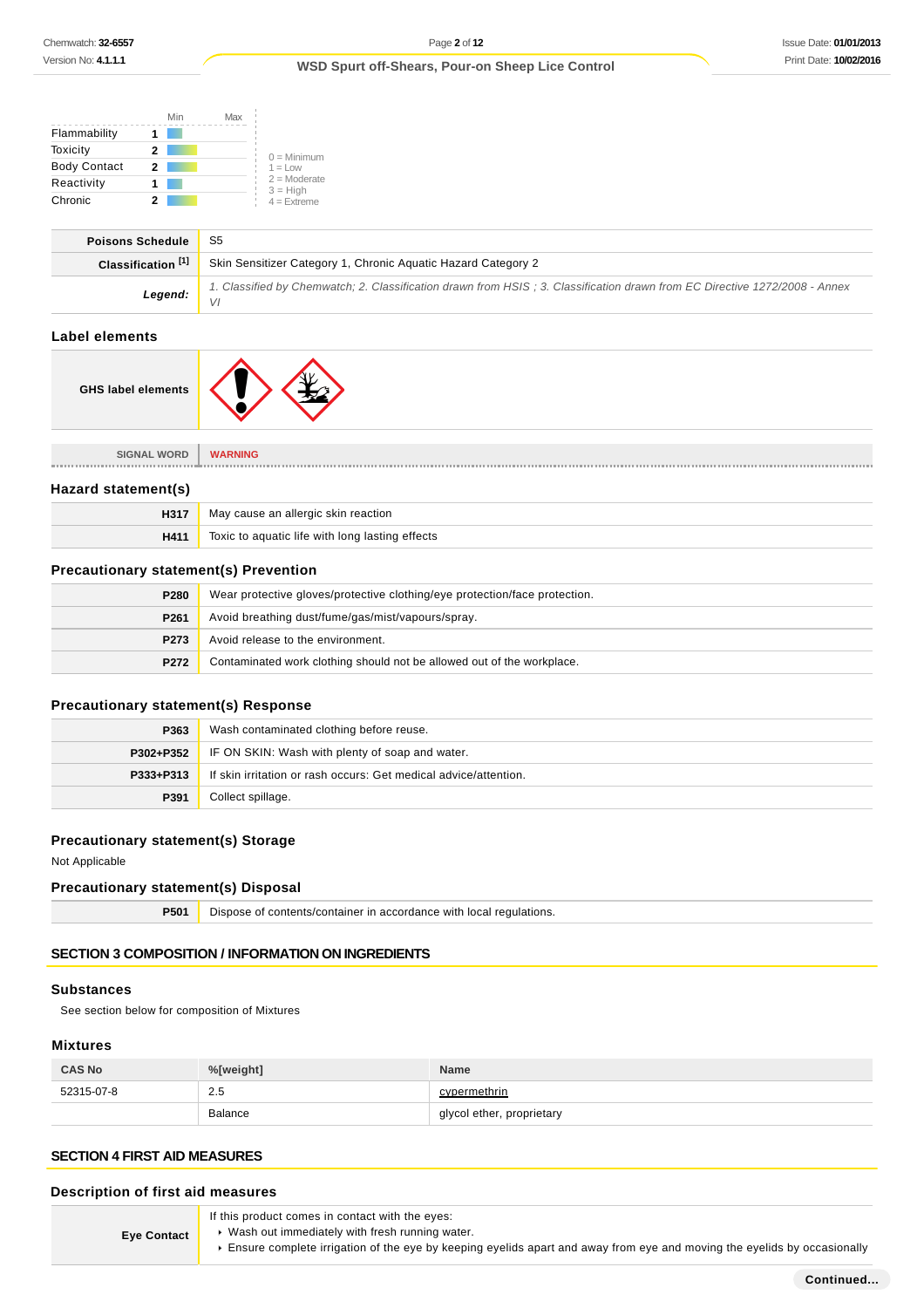|                     | $\cdot$ lifting the upper and lower lids.<br>▶ Seek medical attention without delay; if pain persists or recurs seek medical attention.<br>► Removal of contact lenses after an eye injury should only be undertaken by skilled personnel.                                                                                                                                                                                                                                                                           |
|---------------------|----------------------------------------------------------------------------------------------------------------------------------------------------------------------------------------------------------------------------------------------------------------------------------------------------------------------------------------------------------------------------------------------------------------------------------------------------------------------------------------------------------------------|
| <b>Skin Contact</b> | If skin contact occurs:<br>Inmediately remove all contaminated clothing, including footwear.<br>Flush skin and hair with running water (and soap if available).<br>▶ Seek medical attention in event of irritation.                                                                                                                                                                                                                                                                                                  |
| Inhalation          | If fumes or combustion products are inhaled remove from contaminated area.<br>► Lay patient down. Keep warm and rested.<br>▶ Prostheses such as false teeth, which may block airway, should be removed, where possible, prior to initiating first aid<br>procedures.<br>► Apply artificial respiration if not breathing, preferably with a demand valve resuscitator, bag-valve mask device, or pocket<br>mask as trained. Perform CPR if necessary.<br>Transport to hospital, or doctor.                            |
| Ingestion           | If swallowed do <b>NOT</b> induce vomiting.<br>If vomiting occurs, lean patient forward or place on left side (head-down position, if possible) to maintain open airway and<br>prevent aspiration.<br>$\triangleright$ Observe the patient carefully.<br>► Never give liquid to a person showing signs of being sleepy or with reduced awareness; i.e. becoming unconscious.<br>► Give water to rinse out mouth, then provide liquid slowly and as much as casualty can comfortably drink.<br>▶ Seek medical advice. |

#### **Indication of any immediate medical attention and special treatment needed**

- For chronic or short term repeated exposures to pyrethrum and synthetic pyrethroids:
- Mammalian toxicity of pyrethrum and synthetic pyrethroids is low, in part because of poor bioavailability and a large first pass extraction by the liver.
- $\triangleright$  The most common adverse reaction results from the potent sensitising effects of pyrethrins.
- Clinical manifestations of exposure include contact dermatitis (erythema, vesiculation, bullae); anaphylactoid reactions (pallor, tachycardia, diaphoresis) and asthma. [Ellenhorn Barceloux]
- In cases of skin contact, it has been reported that topical application of Vitamin E Acetate (alpha-tocopherol acetate) has been found to have high therapeutic value, eliminating almost all skin pain associated with exposure to synthetic pyrethroids. [Incitec]

### **SECTION 5 FIREFIGHTING MEASURES**

### **Extinguishing media**

- Foam.
- Dry chemical powder.
- BCF (where regulations permit).
- Carbon dioxide.
- Water spray or fog Large fires only.

#### **Special hazards arising from the substrate or mixture**

| Avoid contamination with oxidising agents i.e. nitrates, oxidising acids, chlorine bleaches, pool chlorine etc. as ignition may<br>Fire Incompatibility<br>result |
|-------------------------------------------------------------------------------------------------------------------------------------------------------------------|
|-------------------------------------------------------------------------------------------------------------------------------------------------------------------|

#### **Advice for firefighters**

| <b>Fire Fighting</b>         | Alert Fire Brigade and tell them location and nature of hazard.<br>► Wear full body protective clothing with breathing apparatus.<br>▶ Prevent, by any means available, spillage from entering drains or water course.<br>► Use water delivered as a fine spray to control fire and cool adjacent area.<br>Avoid spraying water onto liquid pools.<br>▶ DO NOT approach containers suspected to be hot.<br>▶ Cool fire exposed containers with water spray from a protected location.<br>If safe to do so, remove containers from path of fire. |
|------------------------------|-------------------------------------------------------------------------------------------------------------------------------------------------------------------------------------------------------------------------------------------------------------------------------------------------------------------------------------------------------------------------------------------------------------------------------------------------------------------------------------------------------------------------------------------------|
| <b>Fire/Explosion Hazard</b> | $\triangleright$ Combustible.<br>▶ Slight fire hazard when exposed to heat or flame.<br>▶ Heating may cause expansion or decomposition leading to violent rupture of containers.<br>• On combustion, may emit toxic fumes of carbon monoxide (CO).<br>• May emit acrid smoke.<br>• Mists containing combustible materials may be explosive.<br>Combustion products include; carbon dioxide (CO2) other pyrolysis products typical of burning organic material                                                                                   |

#### **SECTION 6 ACCIDENTAL RELEASE MEASURES**

#### **Personal precautions, protective equipment and emergency procedures**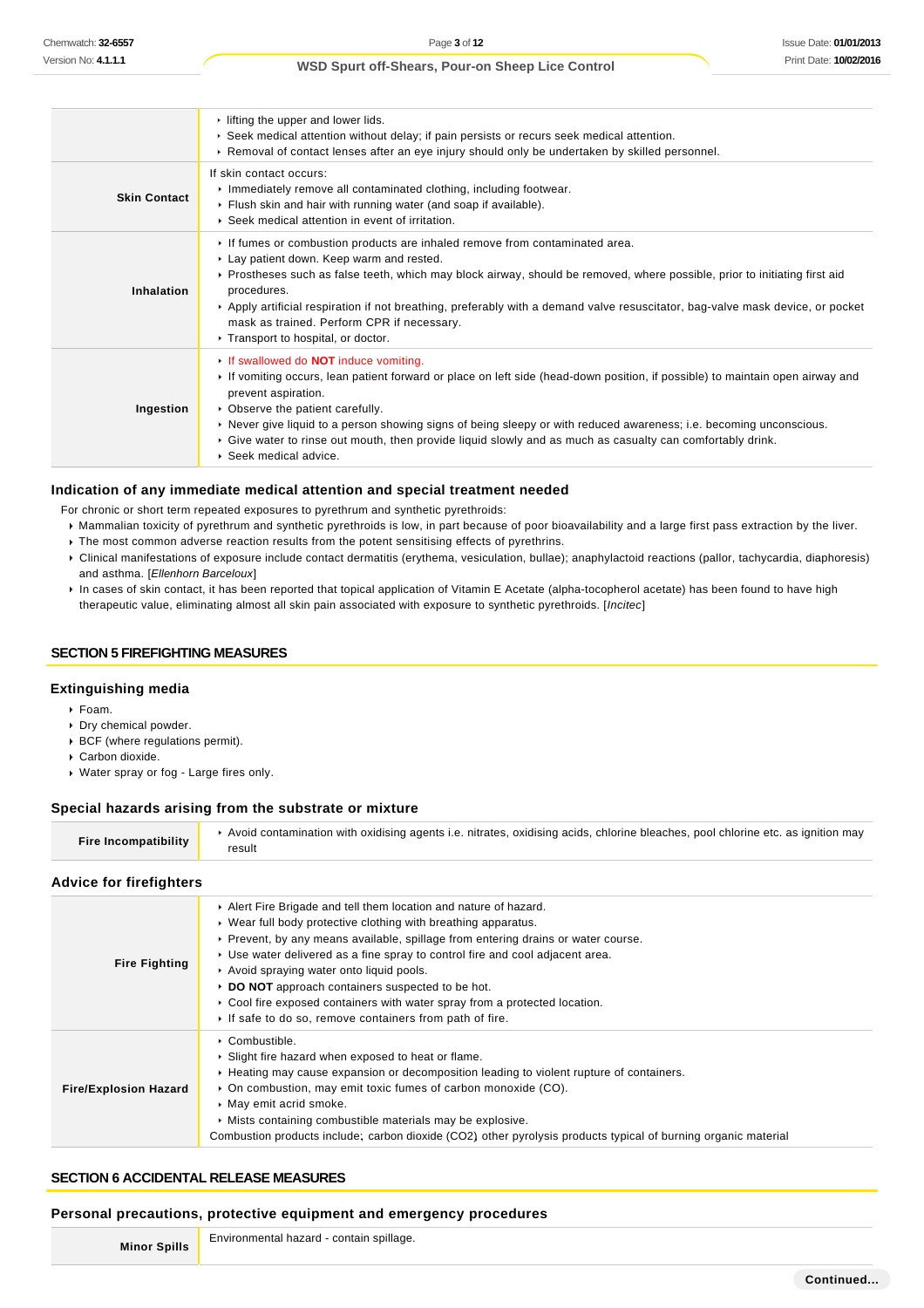|                     | • Clean up all spills immediately.<br>Avoid breathing vapours and contact with skin and eyes.<br>$\triangleright$ Control personal contact with the substance, by using protective equipment.<br>► Contain and absorb spill with sand, earth, inert material or vermiculite.<br>$\triangleright$ Wipe up.<br>• Place in a suitable, labelled container for waste disposal.                                                                                                                                                                                                                                                                                                                                                                                           |
|---------------------|----------------------------------------------------------------------------------------------------------------------------------------------------------------------------------------------------------------------------------------------------------------------------------------------------------------------------------------------------------------------------------------------------------------------------------------------------------------------------------------------------------------------------------------------------------------------------------------------------------------------------------------------------------------------------------------------------------------------------------------------------------------------|
| <b>Major Spills</b> | Environmental hazard - contain spillage.<br>Moderate hazard.<br>• Clear area of personnel and move upwind.<br>Alert Fire Brigade and tell them location and nature of hazard.<br>• Wear breathing apparatus plus protective gloves.<br>► Prevent, by any means available, spillage from entering drains or water course.<br>• No smoking, naked lights or ignition sources.<br>$\triangleright$ Increase ventilation.<br>▶ Stop leak if safe to do so.<br>• Contain spill with sand, earth or vermiculite.<br>• Collect recoverable product into labelled containers for recycling.<br>Absorb remaining product with sand, earth or vermiculite.<br>• Collect solid residues and seal in labelled drums for disposal.<br>• Wash area and prevent runoff into drains. |
|                     | If contamination of drains or waterways occurs, advise emergency services.                                                                                                                                                                                                                                                                                                                                                                                                                                                                                                                                                                                                                                                                                           |

Personal Protective Equipment advice is contained in Section 8 of the SDS.

## **SECTION 7 HANDLING AND STORAGE**

## **Precautions for safe handling**

| Safe handling     | DO NOT allow clothing wet with material to stay in contact with skin<br>Avoid all personal contact, including inhalation.<br>▶ Wear protective clothing when risk of exposure occurs.<br>▶ Use in a well-ventilated area.<br>▶ Prevent concentration in hollows and sumps.<br>DO NOT enter confined spaces until atmosphere has been checked.<br>Avoid smoking, naked lights or ignition sources.<br>Avoid contact with incompatible materials.<br>▶ When handling, DO NOT eat, drink or smoke.<br>▶ Keep containers securely sealed when not in use.<br>Avoid physical damage to containers.<br>Always wash hands with soap and water after handling.<br>• Work clothes should be laundered separately.<br>▶ Use good occupational work practice.<br>▶ Observe manufacturer's storage and handling recommendations contained within this SDS.<br>Atmosphere should be regularly checked against established exposure standards to ensure safe working conditions. |
|-------------------|--------------------------------------------------------------------------------------------------------------------------------------------------------------------------------------------------------------------------------------------------------------------------------------------------------------------------------------------------------------------------------------------------------------------------------------------------------------------------------------------------------------------------------------------------------------------------------------------------------------------------------------------------------------------------------------------------------------------------------------------------------------------------------------------------------------------------------------------------------------------------------------------------------------------------------------------------------------------|
| Other information | Store in original containers.<br>▶ Keep containers securely sealed.<br>Store in a cool, dry, well-ventilated area.<br>► Store away from incompatible materials and foodstuff containers.<br>▶ Protect containers against physical damage and check regularly for leaks.<br>► Observe manufacturer's storage and handling recommendations contained within this SDS.                                                                                                                                                                                                                                                                                                                                                                                                                                                                                                                                                                                                |

## **Conditions for safe storage, including any incompatibilities**

| Suitable container | ▶ Polyethylene or polypropylene container.<br>▶ Check all containers are clearly labelled and free from leaks. |
|--------------------|----------------------------------------------------------------------------------------------------------------|
| <b>Storage</b>     | Avoid strong bases.                                                                                            |
| incompatibility    | Avoid reaction with oxidising agents                                                                           |

## **SECTION 8 EXPOSURE CONTROLS / PERSONAL PROTECTION**

### **Control parameters**

#### **OCCUPATIONAL EXPOSURE LIMITS (OEL)**

### **INGREDIENT DATA**

Not Available

## **EMERGENCY LIMITS**

| $-$<br>Ingredient | <b>Material name</b> | <b>TEEL-1</b> | TEEL-2 | TEEL-3 |
|-------------------|----------------------|---------------|--------|--------|
|-------------------|----------------------|---------------|--------|--------|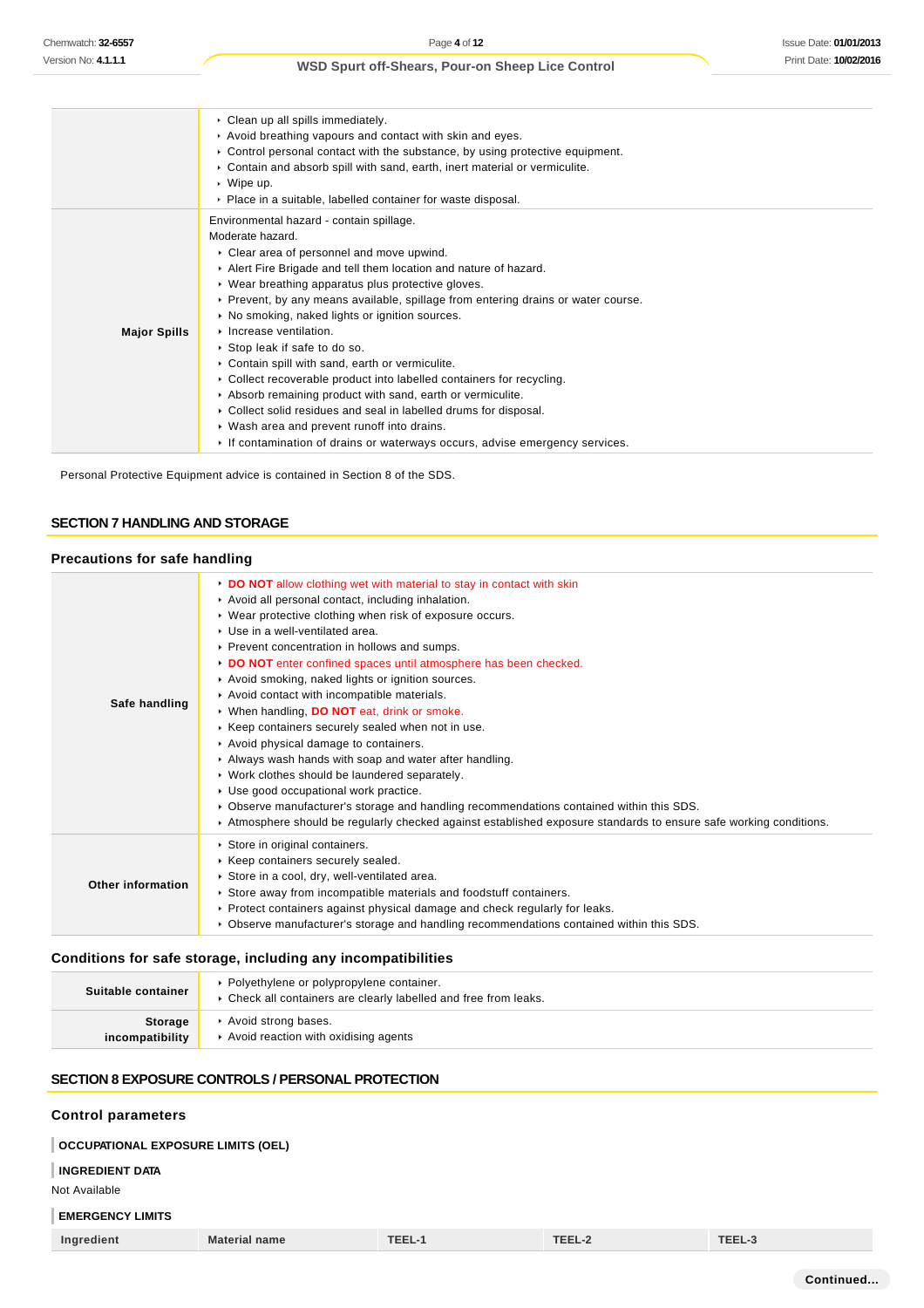| WSD Spurt off-Shears,<br>Pour-on Sheep Lice<br>Control | Not Available        | Not Available | Not Available       | Not Available |
|--------------------------------------------------------|----------------------|---------------|---------------------|---------------|
| Ingredient                                             | <b>Original IDLH</b> |               | <b>Revised IDLH</b> |               |
| cypermethrin                                           | Not Available        |               | Not Available       |               |

#### **MATERIAL DATA**

For pyrethrum and its active components:

IDLH Level: 5000 mg/m3

Pyrethrum and/or its active components, the pyrethrins, cause dermatitis and sensitisation. Ingestion of massive doses can induce convulsions, vomiting and bradycardia. Animals exhibit liver damage and death through respiratory failure. The recommended TLV-TWA is equivalent to an occupational dose of 0.7 mg/kg/day and is thought to minimise the potential for systemic effects. The TLV may NOT prevent the development of hypersensitisation, particularly among those with pre-existing allergies to pollen and related agents.

Synthetic pyrethrins (pyrethroids) often produce a range of toxic effects resembling pyrethrum; in the absence of a regulated exposure limit prudence dictates that the value for pyrethrum serves as a reference.

#### **Exposure controls**

|                                     | Engineering controls are used to remove a hazard or place a barrier between the worker and the hazard. Well-designed<br>engineering controls can be highly effective in protecting workers and will typically be independent of worker interactions to<br>provide this high level of protection.<br>The basic types of engineering controls are:<br>Process controls which involve changing the way a job activity or process is done to reduce the risk.<br>Enclosure and/or isolation of emission source which keeps a selected hazard "physically" away from the worker and<br>ventilation that strategically "adds" and "removes" air in the work environment. Ventilation can remove or dilute an air<br>contaminant if designed properly. The design of a ventilation system must match the particular process and chemical or<br>contaminant in use.<br>Employers may need to use multiple types of controls to prevent employee overexposure.<br>Local exhaust ventilation usually required. If risk of overexposure exists, wear approved respirator. Correct fit is essential to<br>obtain adequate protection. Supplied-air type respirator may be required in special circumstances. Correct fit is essential to<br>ensure adequate protection. |                                     |                                     |
|-------------------------------------|-------------------------------------------------------------------------------------------------------------------------------------------------------------------------------------------------------------------------------------------------------------------------------------------------------------------------------------------------------------------------------------------------------------------------------------------------------------------------------------------------------------------------------------------------------------------------------------------------------------------------------------------------------------------------------------------------------------------------------------------------------------------------------------------------------------------------------------------------------------------------------------------------------------------------------------------------------------------------------------------------------------------------------------------------------------------------------------------------------------------------------------------------------------------------------------------------------------------------------------------------------------|-------------------------------------|-------------------------------------|
|                                     | An approved self contained breathing apparatus (SCBA) may be required in some situations.                                                                                                                                                                                                                                                                                                                                                                                                                                                                                                                                                                                                                                                                                                                                                                                                                                                                                                                                                                                                                                                                                                                                                                   |                                     |                                     |
|                                     | Provide adequate ventilation in warehouse or closed storage area. Air contaminants generated in the workplace possess<br>varying "escape" velocities which, in turn, determine the "capture velocities" of fresh circulating air required to effectively<br>remove the contaminant.                                                                                                                                                                                                                                                                                                                                                                                                                                                                                                                                                                                                                                                                                                                                                                                                                                                                                                                                                                         |                                     |                                     |
|                                     | Type of Contaminant:                                                                                                                                                                                                                                                                                                                                                                                                                                                                                                                                                                                                                                                                                                                                                                                                                                                                                                                                                                                                                                                                                                                                                                                                                                        |                                     | Air Speed:                          |
|                                     | solvent, vapours, degreasing etc., evaporating from tank (in still air).                                                                                                                                                                                                                                                                                                                                                                                                                                                                                                                                                                                                                                                                                                                                                                                                                                                                                                                                                                                                                                                                                                                                                                                    |                                     | $0.25 - 0.5$ m/s<br>(50-100 f/min.) |
| Appropriate<br>engineering controls | aerosols, fumes from pouring operations, intermittent container filling, low speed conveyer transfers,<br>welding, spray drift, plating acid fumes, pickling (released at low velocity into zone of active<br>generation)                                                                                                                                                                                                                                                                                                                                                                                                                                                                                                                                                                                                                                                                                                                                                                                                                                                                                                                                                                                                                                   | $0.5 - 1$ m/s<br>$(100-200$ f/min.) |                                     |
|                                     | direct spray, spray painting in shallow booths, drum filling, conveyer loading, crusher dusts, gas<br>discharge (active generation into zone of rapid air motion)                                                                                                                                                                                                                                                                                                                                                                                                                                                                                                                                                                                                                                                                                                                                                                                                                                                                                                                                                                                                                                                                                           |                                     | $1 - 2.5$ m/s<br>(200-500 f/min.)   |
|                                     | grinding, abrasive blasting, tumbling, high speed wheel generated dusts (released at high initial velocity<br>into zone of very high rapid air motion).                                                                                                                                                                                                                                                                                                                                                                                                                                                                                                                                                                                                                                                                                                                                                                                                                                                                                                                                                                                                                                                                                                     |                                     | $2.5 - 10$ m/s<br>(500-2000 f/min.) |
|                                     | Within each range the appropriate value depends on:                                                                                                                                                                                                                                                                                                                                                                                                                                                                                                                                                                                                                                                                                                                                                                                                                                                                                                                                                                                                                                                                                                                                                                                                         |                                     |                                     |
|                                     | Lower end of the range                                                                                                                                                                                                                                                                                                                                                                                                                                                                                                                                                                                                                                                                                                                                                                                                                                                                                                                                                                                                                                                                                                                                                                                                                                      | Upper end of the range              |                                     |
|                                     | 1: Room air currents minimal or favourable to capture                                                                                                                                                                                                                                                                                                                                                                                                                                                                                                                                                                                                                                                                                                                                                                                                                                                                                                                                                                                                                                                                                                                                                                                                       | 1: Disturbing room air currents     |                                     |
|                                     | 2: Contaminants of low toxicity or of nuisance value only.                                                                                                                                                                                                                                                                                                                                                                                                                                                                                                                                                                                                                                                                                                                                                                                                                                                                                                                                                                                                                                                                                                                                                                                                  | 2: Contaminants of high toxicity    |                                     |
|                                     | 3: Intermittent, low production.                                                                                                                                                                                                                                                                                                                                                                                                                                                                                                                                                                                                                                                                                                                                                                                                                                                                                                                                                                                                                                                                                                                                                                                                                            | 3: High production, heavy use       |                                     |
|                                     | 4: Large hood or large air mass in motion                                                                                                                                                                                                                                                                                                                                                                                                                                                                                                                                                                                                                                                                                                                                                                                                                                                                                                                                                                                                                                                                                                                                                                                                                   | 4: Small hood-local control only    |                                     |
|                                     | Simple theory shows that air velocity falls rapidly with distance away from the opening of a simple extraction pipe. Velocity<br>generally decreases with the square of distance from the extraction point (in simple cases). Therefore the air speed at the<br>extraction point should be adjusted, accordingly, after reference to distance from the contaminating source. The air velocity<br>at the extraction fan, for example, should be a minimum of 1-2 m/s (200-400 f/min) for extraction of solvents generated in a<br>tank 2 meters distant from the extraction point. Other mechanical considerations, producing performance deficits within the<br>extraction apparatus, make it essential that theoretical air velocities are multiplied by factors of 10 or more when extraction<br>systems are installed or used.                                                                                                                                                                                                                                                                                                                                                                                                                           |                                     |                                     |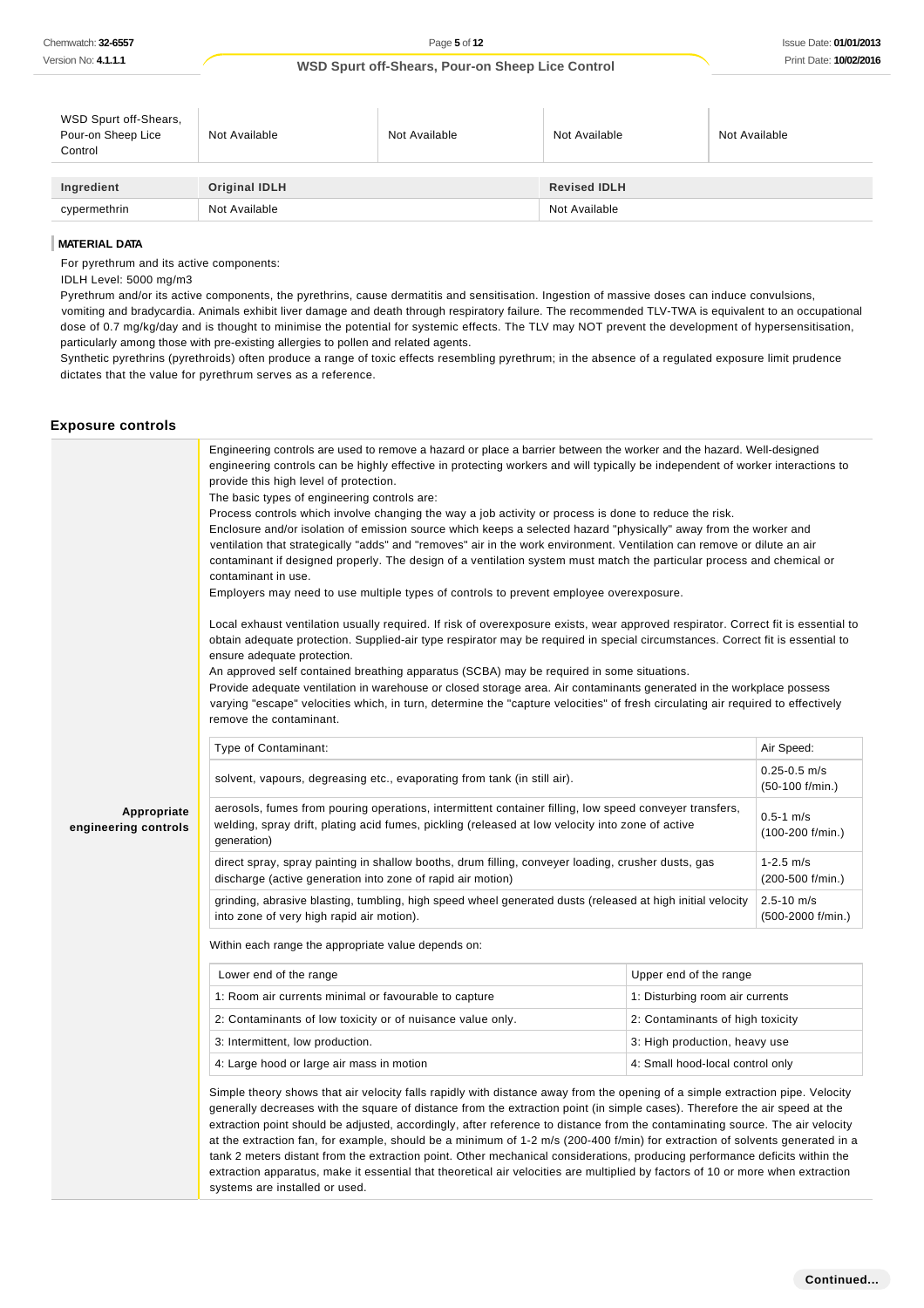| <b>Personal protection</b>   |                                                                                                                                                                                                                                                                                                                                                                                                                                                                                                                                                                                                                                                                                                                                                                                                                                                                                                                                                                    |
|------------------------------|--------------------------------------------------------------------------------------------------------------------------------------------------------------------------------------------------------------------------------------------------------------------------------------------------------------------------------------------------------------------------------------------------------------------------------------------------------------------------------------------------------------------------------------------------------------------------------------------------------------------------------------------------------------------------------------------------------------------------------------------------------------------------------------------------------------------------------------------------------------------------------------------------------------------------------------------------------------------|
| Eye and face<br>protection   | Safety glasses with side shields.<br>Chemical goggles.<br>► Contact lenses may pose a special hazard; soft contact lenses may absorb and concentrate irritants. A written policy<br>document, describing the wearing of lenses or restrictions on use, should be created for each workplace or task. This should<br>include a review of lens absorption and adsorption for the class of chemicals in use and an account of injury experience.<br>Medical and first-aid personnel should be trained in their removal and suitable equipment should be readily available. In the<br>event of chemical exposure, begin eye irrigation immediately and remove contact lens as soon as practicable. Lens should<br>be removed at the first signs of eye redness or irritation - lens should be removed in a clean environment only after<br>workers have washed hands thoroughly. [CDC NIOSH Current Intelligence Bulletin 59], [AS/NZS 1336 or national<br>equivalent] |
| <b>Skin protection</b>       | See Hand protection below                                                                                                                                                                                                                                                                                                                                                                                                                                                                                                                                                                                                                                                                                                                                                                                                                                                                                                                                          |
| <b>Hands/feet protection</b> | ▶ Wear chemical protective gloves, e.g. PVC.<br>▶ Wear safety footwear or safety gumboots, e.g. Rubber<br>NOTE:<br>► The material may produce skin sensitisation in predisposed individuals. Care must be taken, when removing gloves and<br>other protective equipment, to avoid all possible skin contact.<br>▶ Contaminated leather items, such as shoes, belts and watch-bands should be removed and destroyed.                                                                                                                                                                                                                                                                                                                                                                                                                                                                                                                                                |
| <b>Body protection</b>       | See Other protection below                                                                                                                                                                                                                                                                                                                                                                                                                                                                                                                                                                                                                                                                                                                                                                                                                                                                                                                                         |
| Other protection             | • Overalls.<br>▶ P.V.C. apron.<br>▶ Barrier cream.<br>▶ Skin cleansing cream.<br>▶ Eye wash unit.                                                                                                                                                                                                                                                                                                                                                                                                                                                                                                                                                                                                                                                                                                                                                                                                                                                                  |
| <b>Thermal hazards</b>       | Not Available                                                                                                                                                                                                                                                                                                                                                                                                                                                                                                                                                                                                                                                                                                                                                                                                                                                                                                                                                      |

## **Respiratory protection**

Not Available

Not Available

## **SECTION 9 PHYSICAL AND CHEMICAL PROPERTIES**

## **Information on basic physical and chemical properties**

| Appearance                                      | Blue liquid; does not mix with water. |                                                   |                |
|-------------------------------------------------|---------------------------------------|---------------------------------------------------|----------------|
|                                                 |                                       |                                                   |                |
| <b>Physical state</b>                           | Liquid                                | <b>Relative density</b><br>(Water = $1$ )         | $0.9 - 1$      |
| Odour                                           | Not Available                         | <b>Partition coefficient</b><br>n-octanol / water | Not Available  |
| <b>Odour threshold</b>                          | Not Available                         | Auto-ignition<br>temperature (°C)                 | Not Available  |
| pH (as supplied)                                | Not Applicable                        | Decomposition<br>temperature                      | Not Available  |
| Melting point /<br>freezing point (°C)          | Not Available                         | Viscosity (cSt)                                   | Not Available  |
| Initial boiling point<br>and boiling range (°C) | Not Available                         | Molecular weight<br>(g/mol)                       | Not Applicable |
| Flash point (°C)                                | 160                                   | <b>Taste</b>                                      | Not Available  |
| <b>Evaporation rate</b>                         | Not Available                         | <b>Explosive properties</b>                       | Not Available  |
| Flammability                                    | Not Applicable                        | <b>Oxidising properties</b>                       | Not Available  |
| <b>Upper Explosive Limit</b><br>(%)             | Not Available                         | <b>Surface Tension</b><br>(dyn/cm or mN/m)        | Not Available  |
| <b>Lower Explosive Limit</b><br>(%)             | Not Available                         | <b>Volatile Component</b><br>$(\%$ vol)           | Not Available  |
| Vapour pressure (kPa)                           | Not Available                         | Gas group                                         | Not Available  |
| Solubility in water<br>(g/L)                    | Immiscible                            | pH as a solution (1%)                             | Not Applicable |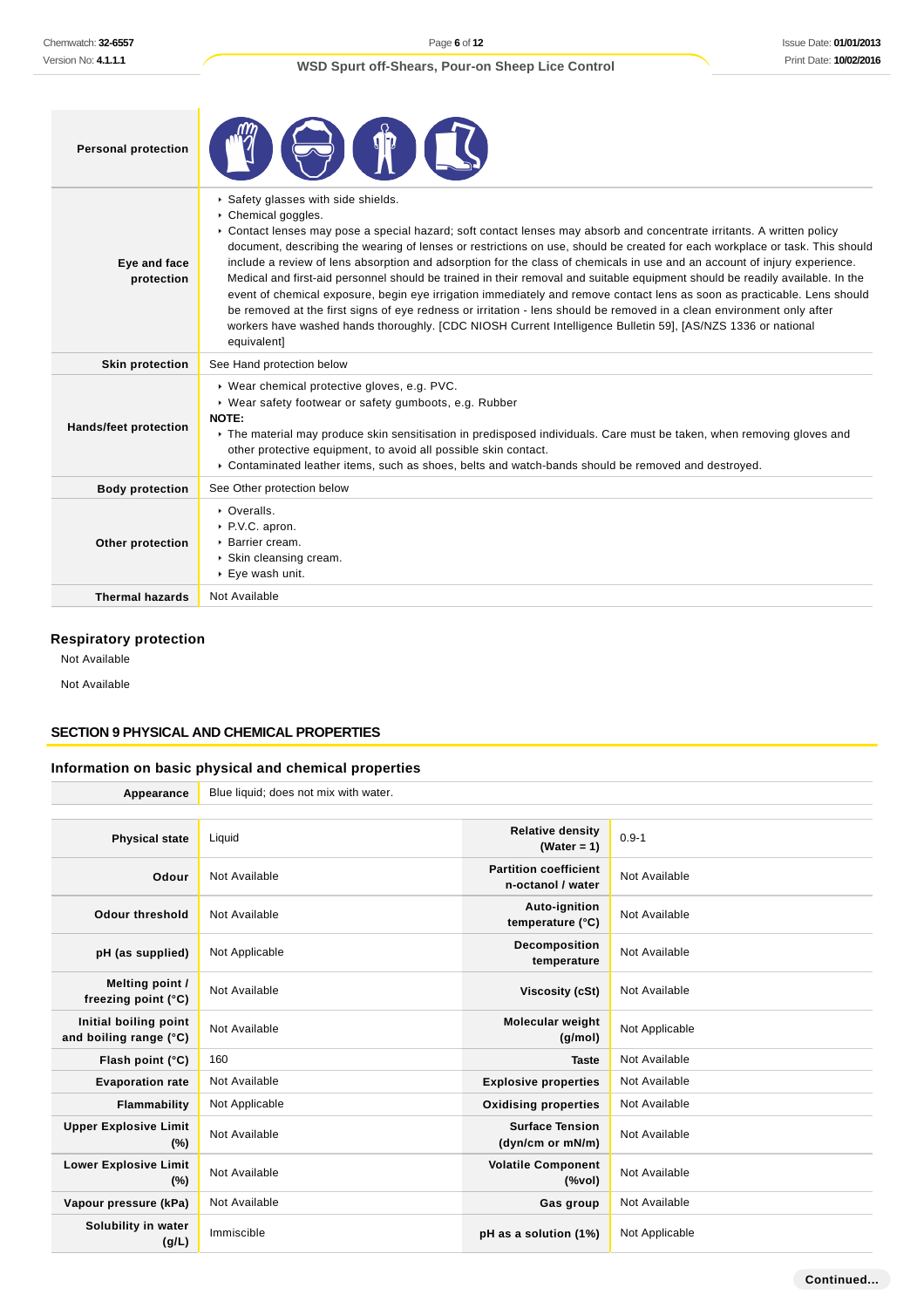**Vapour density (Air = 1)**

Not Available **VOC g/L** Not Available

## **SECTION 10 STABILITY AND REACTIVITY**

|                                               | See section 7                                                                                                                        |
|-----------------------------------------------|--------------------------------------------------------------------------------------------------------------------------------------|
| Reactivity                                    |                                                                                                                                      |
| <b>Chemical stability</b>                     | • Unstable in the presence of incompatible materials.<br>▶ Product is considered stable.<br>Hazardous polymerisation will not occur. |
| Possibility of<br>hazardous reactions         | See section 7                                                                                                                        |
| <b>Conditions to avoid</b>                    | See section 7                                                                                                                        |
| Incompatible materials                        | See section 7                                                                                                                        |
| <b>Hazardous</b><br>decomposition<br>products | See section 5                                                                                                                        |

### **SECTION 11 TOXICOLOGICAL INFORMATION**

## **Information on toxicological effects**

| Inhaled                              | The material is not thought to produce respiratory irritation (as classified by EC Directives using animal models).<br>Nevertheless inhalation of vapours, fumes or aerosols, especially for prolonged periods, may produce respiratory discomfort<br>and occasionally, distress.<br>Inhalation of vapours or aerosols (mists, fumes), generated by the material during the course of normal handling, may be<br>damaging to the health of the individual.                                                                                                                                                                                                                                                                                                                                                                                                                                                                                                                                                                                                                                                                                                                                                                                                                                                                                                           |                                |  |  |
|--------------------------------------|----------------------------------------------------------------------------------------------------------------------------------------------------------------------------------------------------------------------------------------------------------------------------------------------------------------------------------------------------------------------------------------------------------------------------------------------------------------------------------------------------------------------------------------------------------------------------------------------------------------------------------------------------------------------------------------------------------------------------------------------------------------------------------------------------------------------------------------------------------------------------------------------------------------------------------------------------------------------------------------------------------------------------------------------------------------------------------------------------------------------------------------------------------------------------------------------------------------------------------------------------------------------------------------------------------------------------------------------------------------------|--------------------------------|--|--|
| Ingestion                            | Accidental ingestion of the material may be damaging to the health of the individual.                                                                                                                                                                                                                                                                                                                                                                                                                                                                                                                                                                                                                                                                                                                                                                                                                                                                                                                                                                                                                                                                                                                                                                                                                                                                                |                                |  |  |
| <b>Skin Contact</b>                  | The liquid may be miscible with fats or oils and may degrease the skin, producing a skin reaction described as non-allergic<br>contact dermatitis. The material is unlikely to produce an irritant dermatitis as described in EC Directives.<br>Skin contact with the material may damage the health of the individual; systemic effects may result following absorption.<br>Skin contact with natural pyrethrins may result in severe dermatitis and may also be associated with allergic rhinitis and<br>asthma. Absorption through the skin may result in a toxic syndrome similar to that produced by inhalation. Systemic effects,<br>following skin absorption, may include liver and kidney damage. Prolonged or repeated exposure may cause central nervous<br>system effects and allergic skin reaction.<br>Open cuts, abraded or irritated skin should not be exposed to this material<br>Entry into the blood-stream through, for example, cuts, abrasions, puncture wounds or lesions, may produce systemic injury<br>with harmful effects. Examine the skin prior to the use of the material and ensure that any external damage is suitably<br>protected.                                                                                                                                                                                              |                                |  |  |
| Eye                                  | Although the liquid is not thought to be an irritant (as classified by EC Directives), direct contact with the eye may produce<br>transient discomfort characterised by tearing or conjunctival redness (as with windburn).                                                                                                                                                                                                                                                                                                                                                                                                                                                                                                                                                                                                                                                                                                                                                                                                                                                                                                                                                                                                                                                                                                                                          |                                |  |  |
| Chronic                              | Practical experience shows that skin contact with the material is capable either of inducing a sensitisation reaction in a<br>substantial number of individuals, and/or of producing a positive response in experimental animals.<br>On the basis, primarily, of animal experiments, concern has been expressed by at least one classification body that the<br>material may produce carcinogenic or mutagenic effects; in respect of the available information, however, there presently<br>exists inadequate data for making a satisfactory assessment.<br>Limited evidence suggests that repeated or long-term occupational exposure may produce cumulative health effects<br>involving organs or biochemical systems.<br>Limited evidence shows that inhalation of the material is capable of inducing a sensitisation reaction in a significant number<br>of individuals at a greater frequency than would be expected from the response of a normal population.<br>Pulmonary sensitisation, resulting in hyperactive airway dysfunction and pulmonary allergy may be accompanied by fatigue,<br>malaise and aching. Significant symptoms of exposure may persist for extended periods, even after exposure ceases.<br>Symptoms can be activated by a variety of nonspecific environmental stimuli such as automobile exhaust, perfumes and<br>passive smoking. |                                |  |  |
| <b>WSD Spurt off-Shears,</b>         | <b>TOXICITY</b>                                                                                                                                                                                                                                                                                                                                                                                                                                                                                                                                                                                                                                                                                                                                                                                                                                                                                                                                                                                                                                                                                                                                                                                                                                                                                                                                                      | <b>IRRITATION</b>              |  |  |
| <b>Pour-on Sheep Lice</b><br>Control | Not Available                                                                                                                                                                                                                                                                                                                                                                                                                                                                                                                                                                                                                                                                                                                                                                                                                                                                                                                                                                                                                                                                                                                                                                                                                                                                                                                                                        | Not Available                  |  |  |
|                                      | <b>TOXICITY</b>                                                                                                                                                                                                                                                                                                                                                                                                                                                                                                                                                                                                                                                                                                                                                                                                                                                                                                                                                                                                                                                                                                                                                                                                                                                                                                                                                      | <b>IRRITATION</b>              |  |  |
|                                      | dermal (rat) LD50: >1600 mg/kg] <sup>[2]</sup>                                                                                                                                                                                                                                                                                                                                                                                                                                                                                                                                                                                                                                                                                                                                                                                                                                                                                                                                                                                                                                                                                                                                                                                                                                                                                                                       | *[EPA Report]                  |  |  |
| cypermethrin                         | Inhalation (rat) LC50: 2.5 mg/L/4H <sup>[2]</sup>                                                                                                                                                                                                                                                                                                                                                                                                                                                                                                                                                                                                                                                                                                                                                                                                                                                                                                                                                                                                                                                                                                                                                                                                                                                                                                                    | Eye (rabbit): mild*            |  |  |
|                                      | Inhalation (rat) LC50: 7.889 mg/L/4h <sup>*[2]</sup>                                                                                                                                                                                                                                                                                                                                                                                                                                                                                                                                                                                                                                                                                                                                                                                                                                                                                                                                                                                                                                                                                                                                                                                                                                                                                                                 | Skin (rabbit): non irritating* |  |  |
|                                      | Oral (rat) LD50: 57 mg/kg <sup>*[2]</sup>                                                                                                                                                                                                                                                                                                                                                                                                                                                                                                                                                                                                                                                                                                                                                                                                                                                                                                                                                                                                                                                                                                                                                                                                                                                                                                                            |                                |  |  |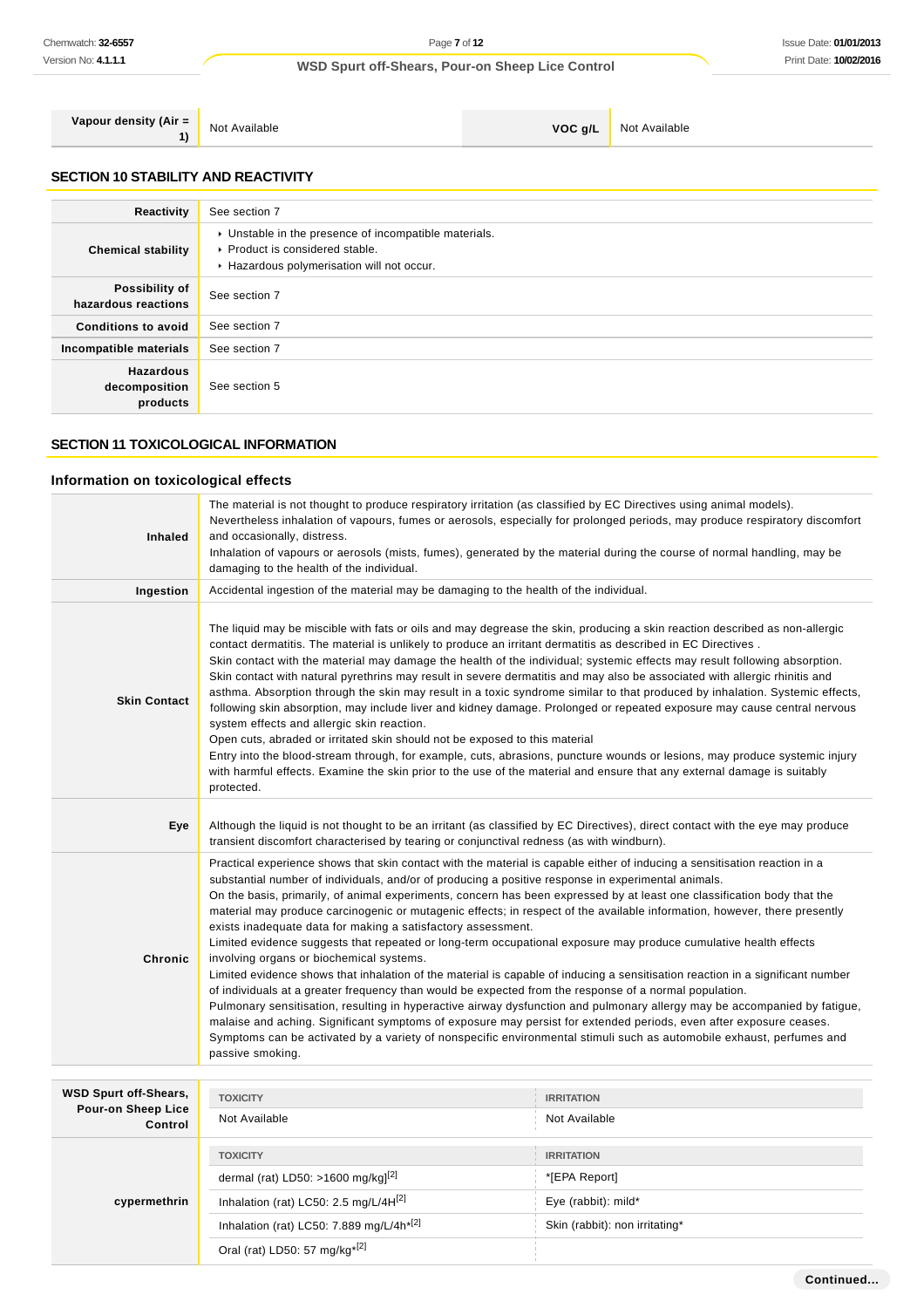Issue Date: **01/01/2013** Print Date: **10/02/2016**

#### **WSD Spurt off-Shears, Pour-on Sheep Lice Control**

**Legend:** 1. Value obtained from Europe ECHA Registered Substances - Acute toxicity 2.\* Value obtained from manufacturer's SDS. Unless otherwise specified data extracted from RTECS - Register of Toxic Effect of chemical Substances

The following information refers to contact allergens as a group and may not be specific to this product. Contact allergies quickly manifest themselves as contact eczema, more rarely as urticaria or Quincke's oedema. The pathogenesis of contact eczema involves a cell-mediated (T lymphocytes) immune reaction of the delayed type. Other allergic skin reactions, e.g. contact urticaria, involve antibody-mediated immune reactions. The significance of the contact allergen is not simply determined by its sensitisation potential: the distribution of the substance and the opportunities for contact with it are equally important. A weakly sensitising substance which is widely distributed can be a more important allergen than one with stronger sensitising potential with which few individuals come into contact. From a clinical point of view, substances are noteworthy if they produce an allergic test reaction in more than 1% of the persons tested. Asthma-like symptoms may continue for months or even years after exposure to the material ceases. This may be due to a non-allergenic condition known as reactive airways dysfunction syndrome (RADS) which can occur following exposure to high levels of highly irritating compound. Key criteria for the diagnosis of RADS include the absence of preceding respiratory disease, in a non-atopic individual, with abrupt onset of persistent asthma-like symptoms within minutes to hours of a documented exposure to the irritant. A reversible airflow pattern, on spirometry, with the presence of moderate to severe bronchial hyperreactivity on methacholine challenge testing and the lack of minimal lymphocytic inflammation, without eosinophilia, have also been included in the criteria for diagnosis of RADS. RADS (or asthma) following an irritating inhalation is an infrequent disorder with rates related to the concentration of and duration of exposure to the irritating substance.

Industrial bronchitis, on the other hand, is a disorder that occurs as result of exposure due to high concentrations of irritating substance (often particulate in nature) and is completely reversible after exposure ceases. The disorder is characterised by dyspnea, cough and mucus production.

No significant acute toxicological data identified in literature search.

For cypermethrin:

Toxicological Effects:

adulthood

Acute toxicity: Cypermethrin is a moderately toxic material by dermal absorption or ingestion . Symptoms of high dermal exposure include numbness, tingling, itching, burning sensation, loss of bladder control, incoordination, seizures, and possible death . Pyrethroids like cypermethrin may adversely affect the central nervous system . Symptoms of high-dose ingestion include nausea, prolonged vomiting, stomach pains, and diarrhea which progresses to convulsions, unconsciousness, and coma. Cypermethrin is a slight skin or eye irritant, and may cause allergic skin reactions . The oral LD50 for cypermethrin in rats is 250 mg/kg (in corn oil) or 4123 mg/kg (in water) . EPA reports an oral LD50 of 187 to 326 mg/kg in male rats and 150 to 500 mg/kg in female rats . The oral LD50 varies from 367 to 2000 mg/kg in female rats, and from 82 to 779 mg/kg in mice, depending on the ratio of cis/trans- isomers present . This wide variation in toxicity may reflect different mixtures of isomers in the materials tested. The dermal LD50 in rats is 1600 mg/kg and in rabbits is greater than 2000 mg/kg.

#### **CYPERMETHRIN**

Reproductive effects: No adverse effects on reproduction were observed in a three-generation study with rats given doses of 37.5 mg/kg/day, the highest dose tested .

Chronic toxicity: Long-term exposure to cypermethrin during adulthood is found to induce dopaminergic neurodegeneration in rats, and postnatal exposure enhances the susceptibility of animals to dopaminergic neurodegeneration if rechallenged during

A Chinese study in male rats, showed that cypermethrin can exhibit a toxic effect on the reproductive system. After 15 days of continual dosing, both androgen receptor levels and serum testosterone levels were significantly reduced. These data suggested that cypermethrin can induce impairments of the structure of seminiferous tubules and spermatogenesis in male rats.

Teratogenic effects: Cypermethrin is not teratogenic No birth defects were observed in the offspring of rats given doses as high as 70 mg/kg/day nor in the offspring of rabbits given doses as high as 30 mg/kg/day

If exposed to cypermethrin during pregnancy, rats give birth to offspring with developmental delays. In male rats exposed to cypermethrin, the proportion of abnormal sperm increases. It causes genetic damage: chromosomal abnormalities increased in bone marrow and spleen cells when mice were exposed to cypermethrin.

Mutagenic effects: Cypermethrin is not mutagenic, but tests with very high doses on mice caused a temporary increase in the number of bone marrow cells with micronuclei. Other tests for mutagenic effects in human, bacterial, and hamster cell cultures and in live mice have been negative .

Carcinogenic effects: EPA has classified cypermethrin as a possible human carcinogen because available information is inconclusive. It caused benign lung tumors in female mice at the highest dose tested (229 mg/kg/day); however, no tumours occurred in rats given high doses of up to 75 mg/kg/day .

Cypermethrin has been linked to an increase in bone marrow micronuclei in both mice and humans.

One study showed that cypermethrin inhibits "gap junctional intercellular communication", which plays an important role in cell growth and is inhibited by carcinogenic agents

Organ toxicity: Pyrethroids like cypermethrin may cause adverse effects on the central nervous system. Rats fed high doses (37.5 mg/kg) of the cis-isomer of cypermethrin for five weeks exhibited severe motor incoordination, while 20 to 30% of rats fed 85 mg/kg died 4 to 17 days after treatment began. Long-term feeding studies have shown increased liver and kidney weights and adverse changes in liver tissues in test animals.. Pathological changes in the cortex of the thymus, liver, adrenal glands, lungs, and skin were observed in rabbits repeatedly fed high doses of cypermethrin .

Fate in humans and animals: In humans, urinary excretion of cypermethrin metabolites was complete 48 hours after the last of five doses of 1.5 mg/kg/day . Studies in rats have shown that cypermethrin is rapidly metabolized by hydroxylation and cleavage, with over 99% being eliminated within hours. The remaining 1% becomes stored in body fat. This portion is eliminated slowly, with a half-life of 18 days for the cis-isomer and 3.4 days for the trans-isomer.

Exposure to the material for prolonged periods may cause physical defects in the developing embryo (teratogenesis). **NOTE:** Substance has been shown to be mutagenic in at least one assay, or belongs to a family of chemicals producing damage or change to cellular DNA.

ADI: 0.05 mg/kg/day NOEL: 4.7 mg/kg/day Somnolence, convulsions, tremor, spasticity, muscle weakness, respiratory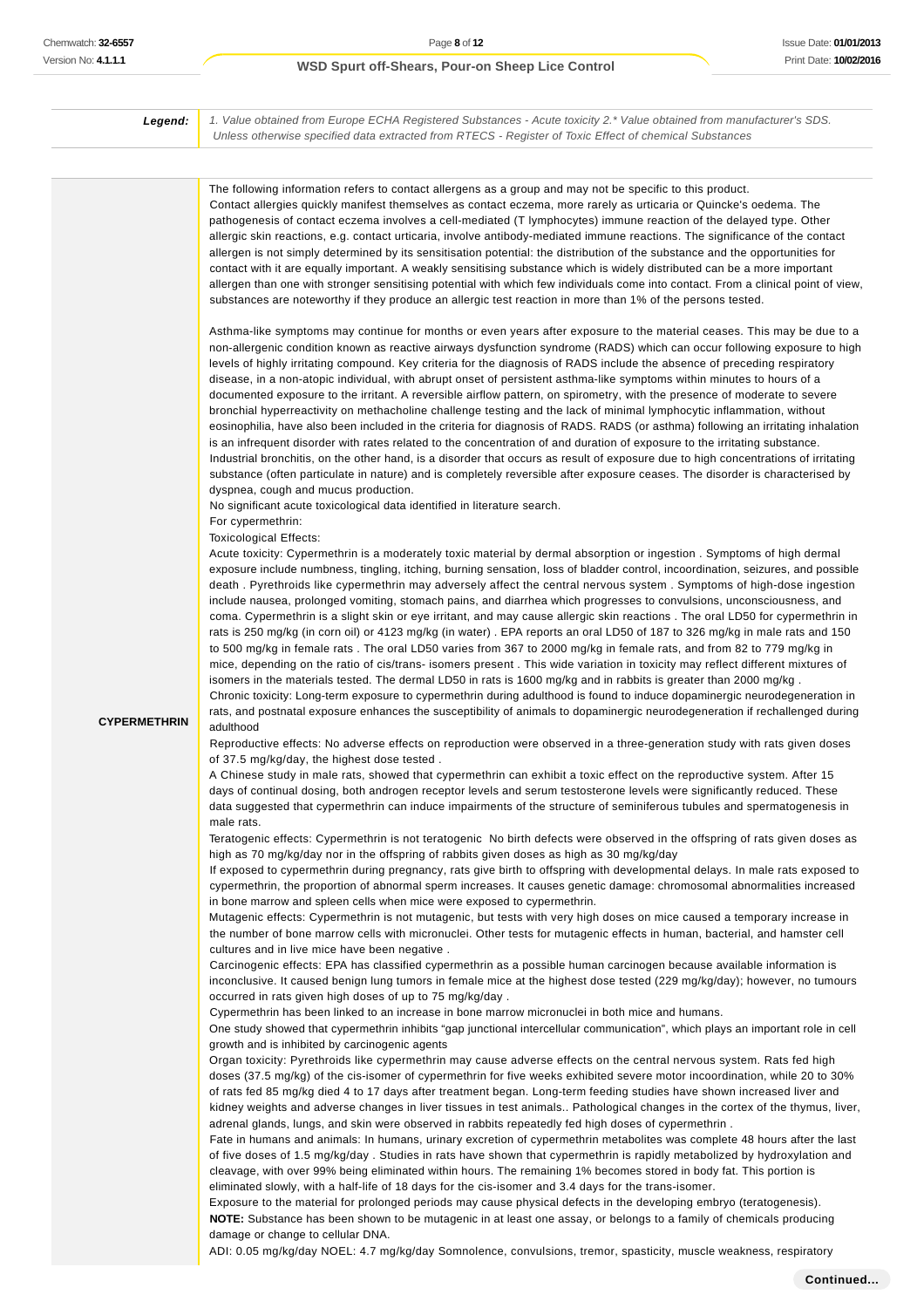obstruction, lachrymation, normocytic anaemia, leukopenia, ataxia, microcytosis without anaemia, changes in erythrocyte/ leucocyte (WBC), allergic disease in cellular and humoral immune response, proteinuria, hypoglycaemia, cutaneous sensitisation, delayed hypersensitivity, tumours, effects on newborn, effects on embryo/ foetus, paternal effects, specific developmental abnormalities (urogenital system, blood and lymphatic systems, immune and reticuloendothelial system) recorded. Tumourigenic/ neoplastic by RTECS criteria (facilitates the action of a known carcinogen)

| <b>Acute Toxicity</b>                       | $\circlearrowright$ | Carcinogenicity                    | $\odot$        |
|---------------------------------------------|---------------------|------------------------------------|----------------|
| Skin<br><b>Irritation/Corrosion</b>         | $\circ$             | Reproductivity                     | $\circledcirc$ |
| <b>Serious Eye</b><br>Damage/Irritation     | $\odot$             | STOT - Single<br><b>Exposure</b>   | $\odot$        |
| <b>Respiratory or Skin</b><br>sensitisation | $\checkmark$        | STOT - Repeated<br><b>Exposure</b> | $\circ$        |
| <b>Mutagenicity</b>                         | ∾                   | <b>Aspiration Hazard</b>           | $\circledcirc$ |

Legend:  $\mathsf{X}$  - Data available but does not fill the criteria for classification  $\blacktriangleright$  – Data required to make classification available

 $\bigcirc$  – Data Not Available to make classification

## **SECTION 12 ECOLOGICAL INFORMATION**

## **Toxicity**

| Ingredient   | Endpoint                                                                                                                                                                                                                                                                                                                                                                                    | <b>Test Duration (hr)</b> | <b>Species</b>                | Value         | Source         |
|--------------|---------------------------------------------------------------------------------------------------------------------------------------------------------------------------------------------------------------------------------------------------------------------------------------------------------------------------------------------------------------------------------------------|---------------------------|-------------------------------|---------------|----------------|
| cypermethrin | EC50                                                                                                                                                                                                                                                                                                                                                                                        | 96                        | Algae or other aguatic plants | $0.026$ mg/L  | 3              |
| cypermethrin | <b>BCF</b>                                                                                                                                                                                                                                                                                                                                                                                  | 24                        | Algae or other aguatic plants | $0.05$ mg/L   | 4              |
| cypermethrin | EC50                                                                                                                                                                                                                                                                                                                                                                                        | 120                       | Crustacea                     | 0.0000075mg/L | $\overline{4}$ |
| cypermethrin | EC50                                                                                                                                                                                                                                                                                                                                                                                        | 48                        | Crustacea                     | 0.000007mg/L  | 4              |
| cypermethrin | LC50                                                                                                                                                                                                                                                                                                                                                                                        | 96                        | Fish                          | 0.00023mg/L   | 4              |
| cypermethrin | <b>NOEC</b>                                                                                                                                                                                                                                                                                                                                                                                 | 120                       | Fish                          | 0.000001mg/L  | 4              |
| Legend:      | Extracted from 1. IUCLID Toxicity Data 2. Europe ECHA Registered Substances - Ecotoxicological Information - Aquatic Toxicity<br>3. EPIWIN Suite V3.12 - Aquatic Toxicity Data (Estimated) 4. US EPA, Ecotox database - Aquatic Toxicity Data 5. ECETOC<br>Aquatic Hazard Assessment Data 6. NITE (Japan) - Bioconcentration Data 7. METI (Japan) - Bioconcentration Data 8. Vendor<br>Data |                           |                               |               |                |

Toxic to aquatic organisms, may cause long-term adverse effects in the aquatic environment. Toxic to bees.

**DO NOT** discharge into sewer or waterways.

#### **Persistence and degradability**

| Ingredient   | Persistence: Water/Soil | <b>Persistence: Air</b> |
|--------------|-------------------------|-------------------------|
| cypermethrin | <b>HIGH</b>             | <b>HIGH</b>             |

### **Bioaccumulative potential**

| Ingredient   | <b>Bioaccumulation</b> |
|--------------|------------------------|
| cypermethrin | HIGH (LogKOW = 6.3752) |

## **Mobility in soil**

| Ingredient   | <b>Mobility</b>      |
|--------------|----------------------|
| cypermethrin | $LOW (KOC = 108000)$ |

### **SECTION 13 DISPOSAL CONSIDERATIONS**

## **Waste treatment methods**

| <b>Product / Packaging</b> | Recycle wherever possible or consult manufacturer for recycling options.<br>Consult State Land Waste Authority for disposal.        |
|----------------------------|-------------------------------------------------------------------------------------------------------------------------------------|
| disposal                   | Bury or incinerate residue at an approved site.<br>$\cdot$ Recycle containers if possible, or dispose of in an authorised landfill. |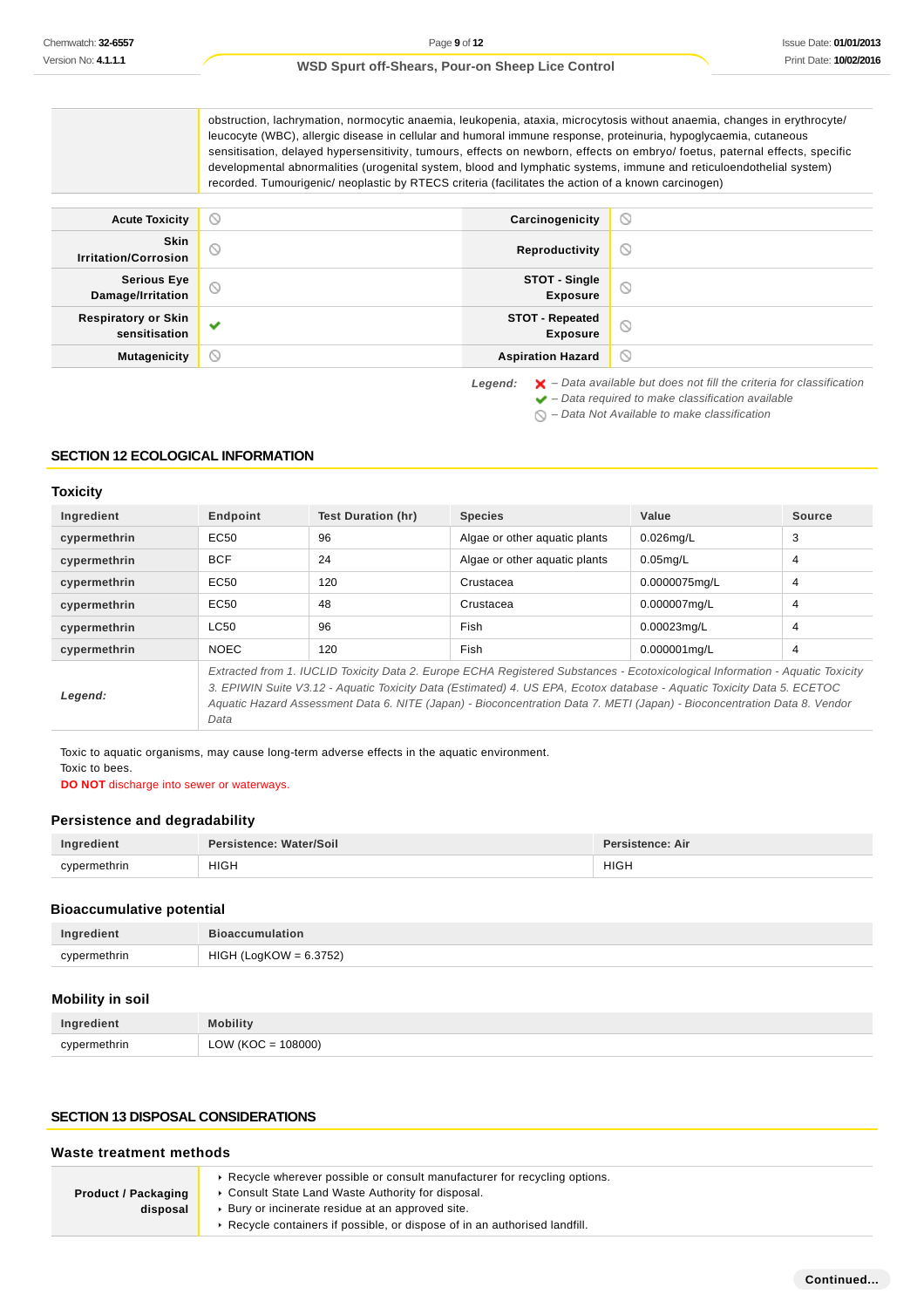## **SECTION 14 TRANSPORT INFORMATION**

| <b>Labels Required</b>               |                                                                             |
|--------------------------------------|-----------------------------------------------------------------------------|
|                                      | DANGEROUS<br>9                                                              |
| <b>Marine Pollutant</b>              |                                                                             |
| <b>HAZCHEM</b>                       | $-3Z$                                                                       |
| <b>Land transport (ADG)</b>          |                                                                             |
| <b>UN number</b>                     | 3082                                                                        |
| Packing group                        | Ш                                                                           |
| <b>UN proper shipping</b><br>name    | ENVIRONMENTALLY HAZARDOUS SUBSTANCE, LIQUID, N.O.S. (contains cypermethrin) |
| <b>Environmental hazard</b>          | Not Applicable                                                              |
| <b>Transport hazard</b><br>class(es) | Class<br>9<br>Subrisk  <br>Not Applicable                                   |
| <b>Special precautions</b>           | Special provisions<br>179 274 331 335 AU01                                  |

Environmentally Hazardous Substances meeting the descriptions of UN 3077 or UN 3082

Limited quantity 5 L

are not subject to this Code when transported by road or rail in;

(a) packagings;

(b) IBCs; or

(c) any other receptacle not exceeding 500 kg(L).

- Australian Special Provisions (SP AU01) - ADG Code 7th Ed.

### **Air transport (ICAO-IATA / DGR)**

**for user**

| <b>UN number</b>                       | 3082                                                                          |                |               |  |
|----------------------------------------|-------------------------------------------------------------------------------|----------------|---------------|--|
| Packing group                          | Ш                                                                             |                |               |  |
| <b>UN proper shipping</b><br>name      | Environmentally hazardous substance, liquid, n.o.s. * (contains cypermethrin) |                |               |  |
| <b>Environmental hazard</b>            | Not Applicable                                                                |                |               |  |
|                                        | <b>ICAO/IATA Class</b>                                                        | 9              |               |  |
| <b>Transport hazard</b><br>class(es)   | ICAO / IATA Subrisk                                                           | Not Applicable |               |  |
|                                        | <b>ERG Code</b>                                                               | 9L             |               |  |
|                                        | Special provisions                                                            |                | A97 A158 A197 |  |
|                                        | Cargo Only Packing Instructions                                               |                | 964           |  |
|                                        | Cargo Only Maximum Qty / Pack                                                 |                | 450L          |  |
| <b>Special precautions</b><br>for user | Passenger and Cargo Packing Instructions                                      |                | 964           |  |
|                                        | Passenger and Cargo Maximum Qty / Pack                                        |                | 450L          |  |
|                                        | Passenger and Cargo Limited Quantity Packing Instructions                     |                | Y964          |  |
|                                        | Passenger and Cargo Limited Maximum Qty / Pack                                |                | 30 kg G       |  |

## **Sea transport (IMDG-Code / GGVSee)**

| UN number                  | 3082                                                                        |
|----------------------------|-----------------------------------------------------------------------------|
| Packing group              | Ш                                                                           |
| UN proper shipping<br>name | ENVIRONMENTALLY HAZARDOUS SUBSTANCE, LIQUID, N.O.S. (contains cypermethrin) |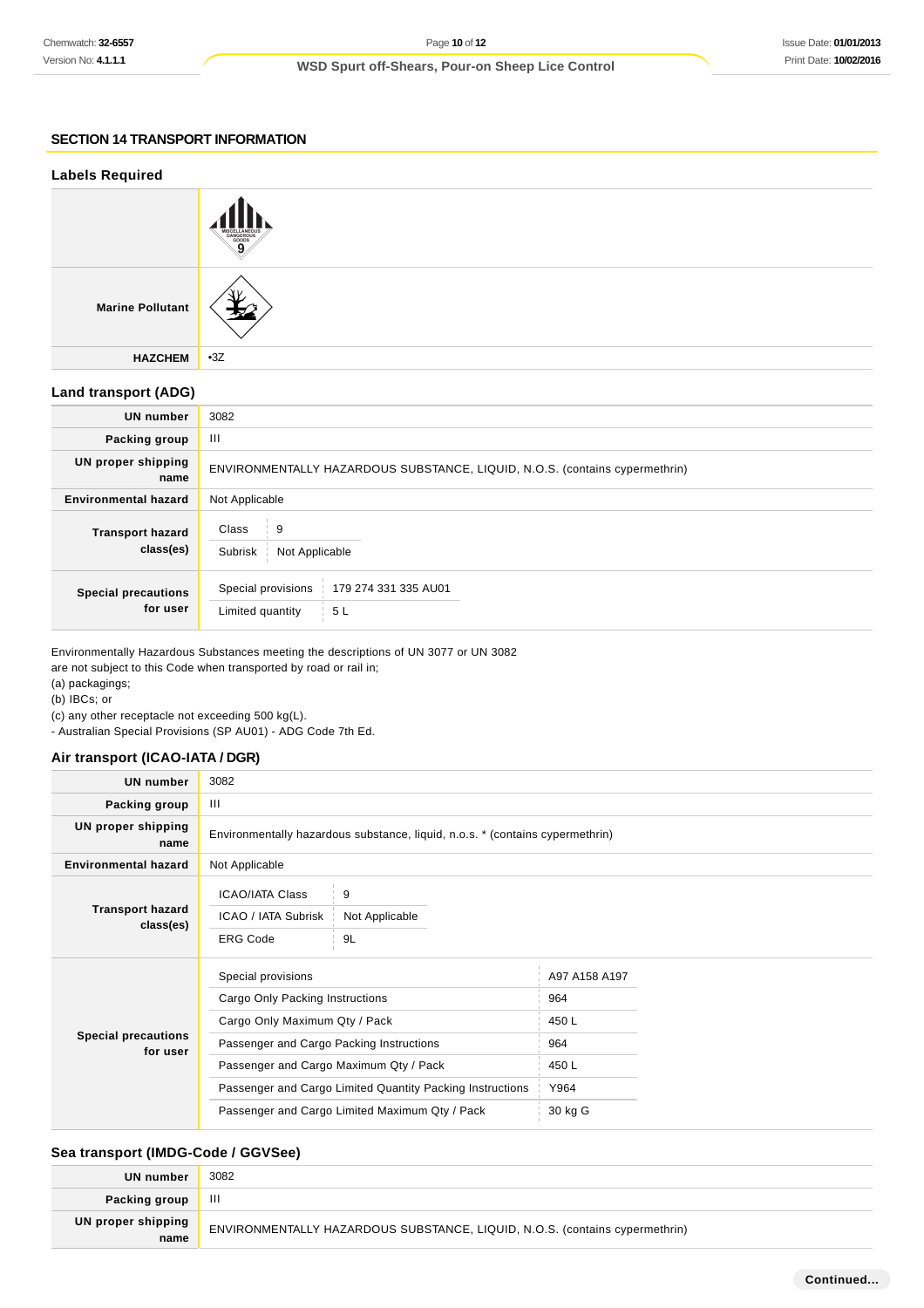| <b>Environmental hazard</b>            | Marine Pollutant                                                                                      |
|----------------------------------------|-------------------------------------------------------------------------------------------------------|
| <b>Transport hazard</b><br>class(es)   | <b>IMDG Class</b><br>9<br>-11<br>IMDG Subrisk   Not Applicable                                        |
| <b>Special precautions</b><br>for user | <b>EMS Number</b><br>F-A, S-F<br>Special provisions   274 335 969<br><b>Limited Quantities</b><br>5 L |

### **SECTION 15 REGULATORY INFORMATION**

#### **Safety, health and environmental regulations / legislation specific for the substance or mixture**

#### **CYPERMETHRIN(52315-07-8) IS FOUND ON THE FOLLOWING REGULATORY LISTS**

Australia Hazardous Substances Information System - Consolidated Lists Australia Inventory of Chemical Substances (AICS)

International Agency for Research on Cancer (IARC) - Agents Classified by the IARC Monographs

| <b>National Inventory</b>        | <b>Status</b>                                                                                                                                                                                           |
|----------------------------------|---------------------------------------------------------------------------------------------------------------------------------------------------------------------------------------------------------|
| Australia - AICS                 | Y                                                                                                                                                                                                       |
| Canada - DSL                     | N (cypermethrin)                                                                                                                                                                                        |
| Canada - NDSL                    | N (cypermethrin)                                                                                                                                                                                        |
| China - IECSC                    | Υ                                                                                                                                                                                                       |
| Europe - EINEC /<br>ELINCS / NLP | Y                                                                                                                                                                                                       |
| Japan - ENCS                     | N (cypermethrin)                                                                                                                                                                                        |
| Korea - KECI                     | Υ                                                                                                                                                                                                       |
| New Zealand - NZIoC              | Υ                                                                                                                                                                                                       |
| Philippines - PICCS              | Y                                                                                                                                                                                                       |
| USA - TSCA                       | N (cypermethrin)                                                                                                                                                                                        |
| Legend:                          | $Y = All$ ingredients are on the inventory<br>$N = Not$ determined or one or more ingredients are not on the inventory and are not exempt from listing(see specific ingredients<br><i>in brackets</i> ) |

#### **SECTION 16 OTHER INFORMATION**

### **Other information**

## **Ingredients with multiple cas numbers**

| <b>Name</b>  | <b>CAS No</b>                                                                                                                                                                  |
|--------------|--------------------------------------------------------------------------------------------------------------------------------------------------------------------------------|
| cypermethrin | 137497-61-1, 139203-31-9, 142443-95-6, 146909-55-9, 186554-45-0, 52315-07-8, 65731-84-2, 67375-30-8, 69865-47-0,<br>71697-59-1, 86752-99-0, 86753-92-6, 88161-75-5, 97955-44-7 |

Classification of the preparation and its individual components has drawn on official and authoritative sources as well as independent review by the Chemwatch Classification committee using available literature references.

A list of reference resources used to assist the committee may be found at:

www.chemwatch.net

The SDS is a Hazard Communication tool and should be used to assist in the Risk Assessment. Many factors determine whether the reported Hazards are Risks in the workplace or other settings. Risks may be determined by reference to Exposures Scenarios. Scale of use, frequency of use and current or available engineering controls must be considered.

#### **Definitions and abbreviations**

PC-TWA: Permissible Concentration-Time Weighted Average

- PC-STEL: Permissible Concentration-Short Term Exposure Limit
- IARC: International Agency for Research on Cancer
- ACGIH: American Conference of Governmental Industrial Hygienists
- STEL: Short Term Exposure Limit
- TEEL: Temporary Emergency Exposure Limit。
- IDLH: Immediately Dangerous to Life or Health Concentrations
- OSF: Odour Safety Factor
- NOAEL :No Observed Adverse Effect Level
- LOAEL: Lowest Observed Adverse Effect Level